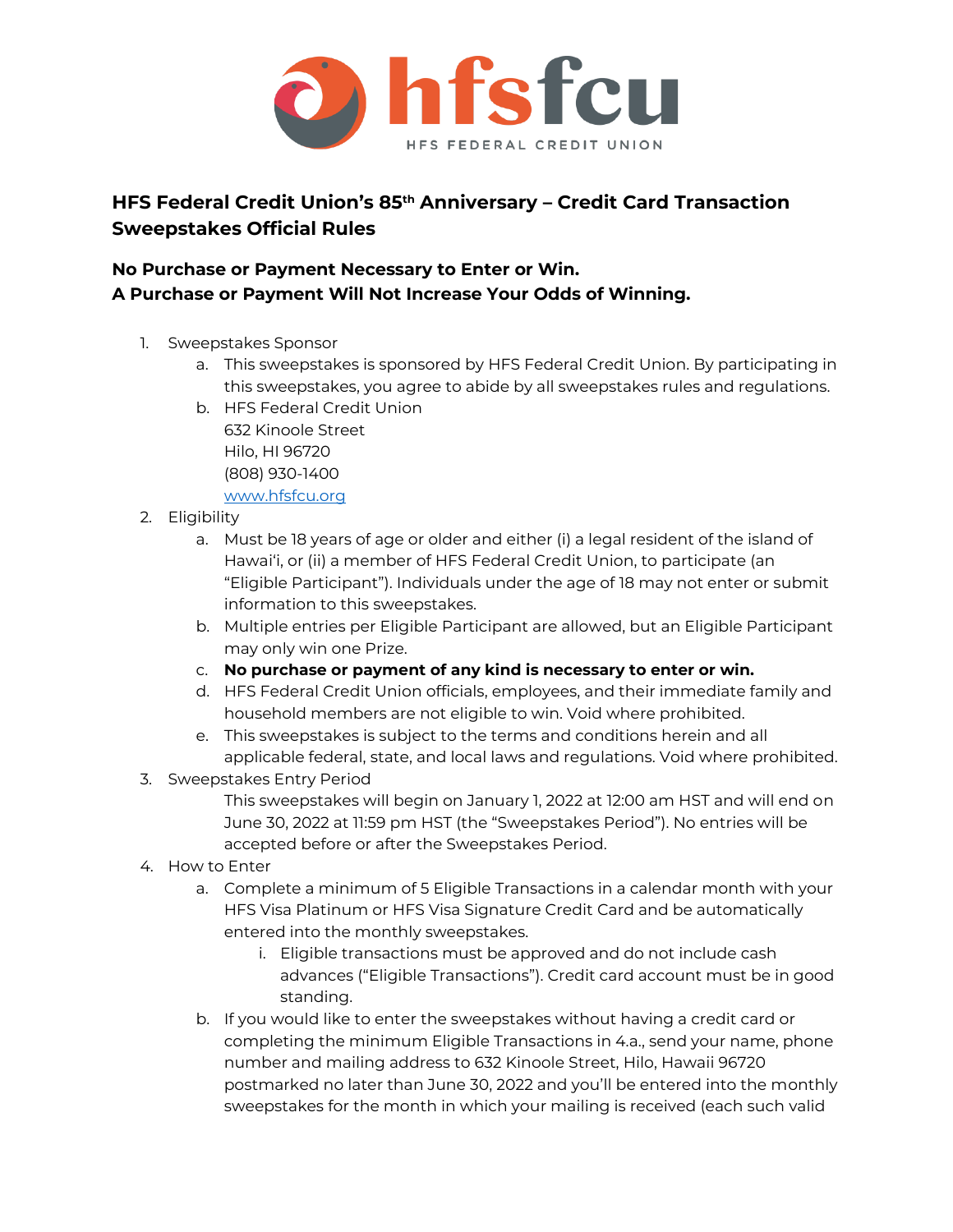entry, together with the valid entries in 4.a. above are hereinafter individually referred to as an "Entry" and collectively "Entries").

- c. Entries under 4.a or 4.b are entered into the sweepstakes only for the month in which the Eligible Transactions threshold is achieved or the mailing is received, as applicable. Eligible Participants may submit additional Entries into the sweepstakes in future months during the Sweepstakes Period through the same Entry methods in 4.a. and 4.b.
- d. For questions on how to enter this sweepstakes, you may call: Toll-free (800) 216-2666 or (808) 930-1400, or write to 632 Kinoole Street, Hilo, Hawaii 96720.
- 5. Selection Process
	- a. All eligible Entries throughout the Sweepstakes Period will be entered into a database. The Winners (defined below) will be chosen at random from the monthly eligible Entries on the 5<sup>th</sup> day of each month, or next business day. For example, the Winners for January 2022 will be chosen at random on February 5, 2022. The Winners will be notified by phone, mail, or email by the 10<sup>th</sup> day of the month, or next business day.
	- b. Each entrant of an eligible Entry ("Entrant") is responsible for monitoring for prize notification and receipt or other communications related to this sweepstakes. If a Winner fails to complete the required documentation acknowledging their Prize by the 20<sup>th</sup> of the month, the Winner shall forfeit the prize and an alternate Winner will be randomly selected from the remaining eligible Entries.
	- c. Odds of winning are dependent on number of Entries. For example, with 1 prize available each month, the odds of winning will be 1 out of 100 for each Entry if there are 100 Entries in a given month.
	- **d. Prizes may not be awarded if an insufficient number of eligible Entries are received by the last day of each month.**
- 6. Prize
	- a. Each month (6 total), an eligible Entry will be chosen at random from all of the eligible Entries (each a "Winner" and collectively the "Winners"). Each Winner will receive an \$85 deposit into their share account (the "Prize"). Each Prize is valued at \$85.00. Total value of the 6 Prizes is \$510.00.
	- b. The Prize is not exchangeable or transferable to another person.
	- c. Winners must be able to sign a Release and Indemnification form prior to the funds being deposited into their share account. The form may be completed electronically via email correspondence, or may be filled out at any of our 6 HFS branch locations. Failure to fill out this form will result in the forfeiting of the prize by the first Winner and an alternate Winner will be selected at random from the remaining eligible Entries.
- 7. Each Winner is solely responsible for all income, federal, state and local taxes as well as any other costs and expenses associated with the Prize acceptance.
- 8. Additional Information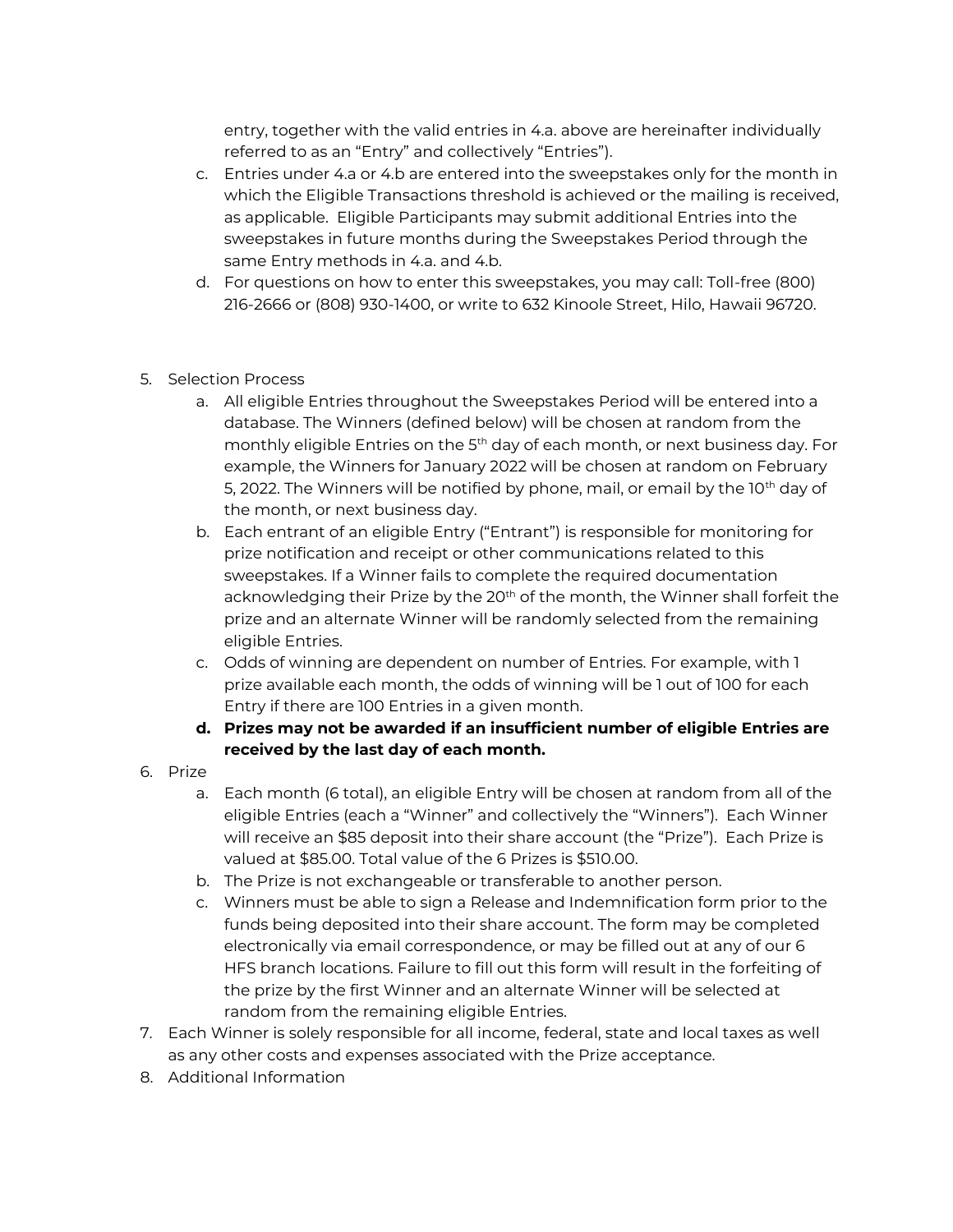HFS reserves the right, in its sole discretion and without advance notice, to adjust, shut down, cancel or suspend the sweepstakes at any time and for any reason.

## 9. Personal Information

By accepting a Prize, each Winner grants HFS permission to use his/her name, likeness, comments or photo for publicity purposes without payment or additional consideration, except where prohibited by law. Winners may be required to sign and return a Liability Release and Publicity Release. Information collected from Entrants is subject to HFS's privacy policy, located at [https://hfsfcu.org/privacy/.](https://hfsfcu.org/privacy/) 

## 10. Warranty, Release and Indemnification

By participating in this sweepstakes, all Entrants and the Winners agree to release HFS Federal Credit Union, any of their respective parent companies, affiliates, distributors, subsidiaries, advertising/promotion agencies or successors and assigns (the "Released Parties") from any liability or claims associated with this sweepstakes. Released Parties will not be responsible for Acts of God, acts of terrorism, civil disturbances, work stoppage or any other natural disaster outside their control that may cause the cancellation or postponement of the sweepstakes. Released Parties and their designees and assigns and all of their respective officers, directors, employees, shareholders, representatives and agents shall have no liability and will be held harmless for any liability, loss, injury or death to Entrant or any other person, including, without limitation, damage to personal or real property, due in whole or in part, directly or indirectly, by reason of the acceptance, possession, use or misuse of a Prize (including any travel or prize activity related thereto) or participation in this sweepstakes. HFS Federal Credit Union reserves the right, in its sole discretion, to void any and all Entries of an Entrant who it believes has attempted to tamper with or impair the administration, security, fairness, or proper play of this sweepstakes and to modify, suspend, and/or terminate this sweepstakes (or portion thereof) should virus, bugs, non-authorized human intervention or other causes corrupt or impair the administration, security, fairness or proper play of the sweepstakes and, in the case of termination, at its discretion, select a winner from all eligible, non-suspect Entries received prior to the event that required such termination. The remedy for any claim shall be limited to actual damages, and in no event shall any party be entitled to recover punitive, exemplary, consequential, or incidental damages, including attorney's fees or other such related costs of bringing a claim, or to rescind this agreement or seek injunctive or any other equitable relief. **CAUTION:** Any attempt to deliberately damage any website associated with this sweepstakes or undermine the legitimate operation of this sweepstakes is a violation of criminal and civil laws and, should such an attempt be made, HFS Federal Credit Union and the applicable Released Parties reserve the right to seek damages (including attorneys' fees) and/or